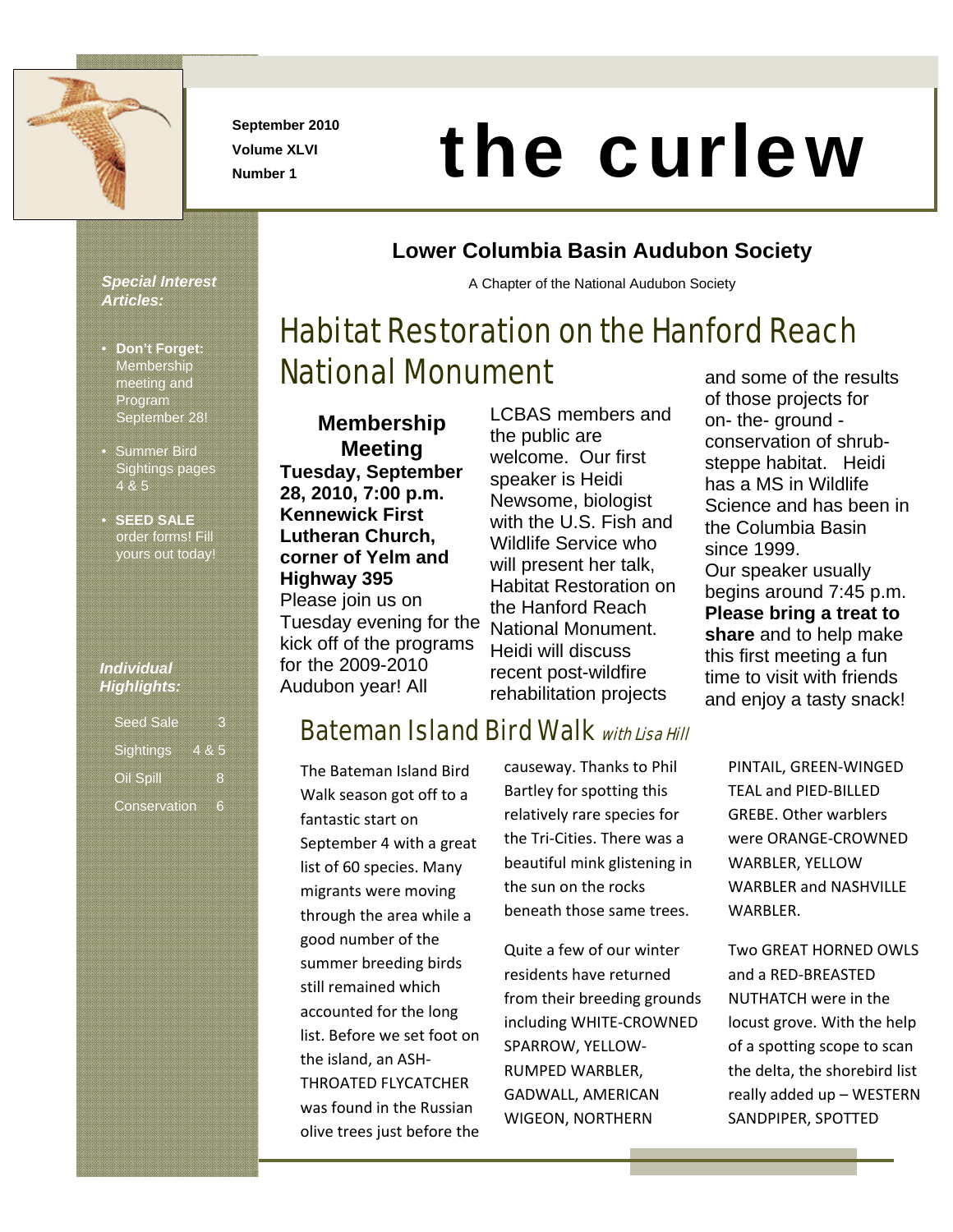

*"Many migrants were moving through the area while a good number of the summer breeding birds still remained.."*

## Bateman Island Walk Continued

SANDPIPER, LEAST SANDPIPER, SEMI‐ PALMATED PLOVER, KILLDEER, GREATER YELLOWLEGS, BLACK‐ NECKED STILT, and LONG‐ BILLED DOWITCHER.

A RED‐NECKED PHALAROPE swirled around in a typical circular pattern in the shallow water near the shorebirds. CASPIAN TERN, BLACK‐CROWNED NIGHT

HERON, OSPREY, and BELTED KINGFISHER all made an appearance over the water.

Autumn is beautiful in the Tri‐cities so don't miss the next Bateman walk on Saturday, October 2. We meet in the parking lot of Wye Park at 8AM. Binoculars are recommended. Birders of all skill levels are welcome!

#### **Help for Injured Raptors:**

If you find an injured raptor in the Tri-Cities or surrounding area you can call a local volunteer for advice. Injured raptors are usually transported to **Blue Mountain Wildlife in Pendleton, Oregon**  for treatment and rehabilitation. **Who to call:**  Michelle Caron..(509) 366-0888 Marilyn Hayes..(509) 521-4648 Suzanne Baird…(509) 460-2434 Blue Mountain Wildlife…(541)

278-0215 see **Lower Columbia Basin Audubon website** and click on the **Help for Injured Birds** link.

## Beaches, Wildflowers and Red Dirt: travels in Central and South-Western Australia.

**Wednesday, September 22 at 7 pm**  Kennewick Library

1620 S Union St.

Australia is one big place and a beautiful travel destination. Explore around Alice Springs, Perth and Kangaroo Island . In between, travel some very long

roads as we search for wildlife, Aboriginal art, southern beaches and some odd little towns.

 Join Kathy Criddle as she shares adventures and travel tips from a journey taken in Australia with some intrepid members of the Lower Columbia Basin Audubon Society



## **10th Anniversary of the Hanford Reach National Monument!**

#### **When:** Saturday October 9, 9am

**What:** A Public Celebration of the 10 th anniversary of the Hanford Reach National Monument! Begin at the Vernita Bridge, Mattawa, WA.

Self-guided tours begin at the rest stop at the Vernita Bridge on Hwy 240 (towards Vantage). Stop for information and tour maps. The self tour includes 5 stops with a geology talk, the Wanapum traveling museum, Saddle Mtn access road tips, a gorgeous view of White Bluffs & more. For more information contact Friends of Mid-Columbia River Wildlife Refuges 546-8350 or USFWS 546- 8300.

The McNary Education Center will also be open for those who wish to view the taxidermy or walk the trails to observe the fall migration.The Education Center is located off Highway 12 near Burbank. From Tri-Cities take Highway I-182 East/Highway 12 East to Burbank. Turn left onto Humorist Rd. at second stoplight after the Snake River Bridge. Turn left onto Lake Rd. Look for Education Center on the left.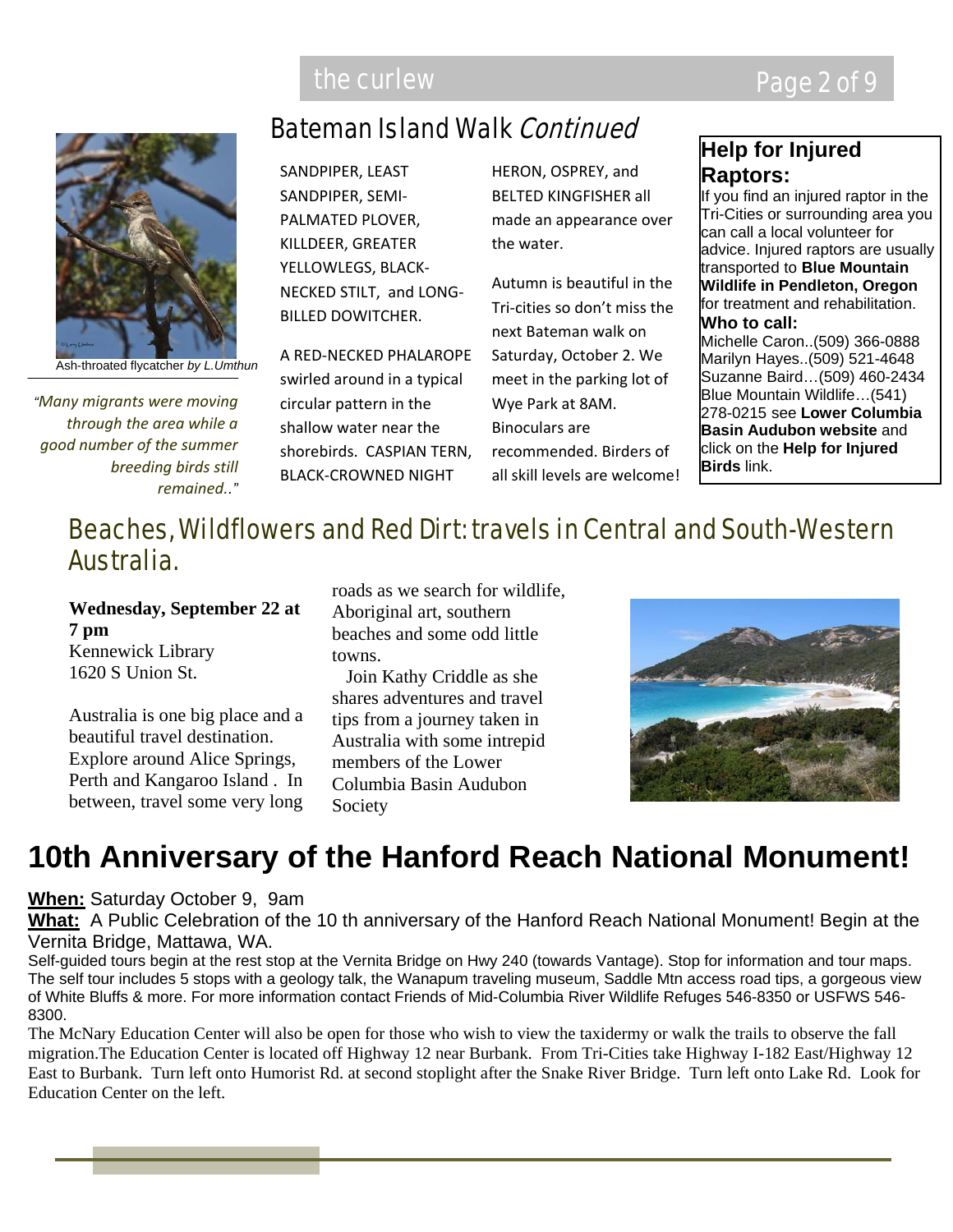## Ninth Annual Bird Seed Sale and Information **DAY**

Want good prices on the things you use to feed birds? Have questions about what or how to feed our feathered friends? Once again, in connection with Columbia Grain & Feed, we will be hosting our Ninth Annual Bird Seed Sale and Information Day. Please tell your friends and mark your calendars for October 16. Place an order on the enclosed order form before October 5 and then pick it up on October 16. If you can't make it on the 16th, that's fine, just don't wait too long. Preordering insures you get the items you want at the best possible prices. Based on your purchase amount, Columbia Grain & Feed will make a donation to the LCBAS

Education Fund for taxidermy. Help us beat last year's record.

- $\triangleright$  LCBAS members will be present to answer questions
- $\triangleright$  Best prices possible for bird feeding supplies and answers to your bird questions
- $\blacktriangleright$  Saturday, October 16, 9 am until 2 pm
- $\triangleright$  Columbia Grain & Feed, 2001 West Lewis, (corner of 20th and Lewis), Pasco
- $\triangleright$  It's fun, informative, and a win-win for all. Taxidermy will be on display.
- $\triangleright$  Questions? Call Nancy at 627-3695.

If you have any special requests for bird feeding supplies, note this on the order form. Challenge Karen to get what you want. She will make every effort to find it and to have a great price.

Columbia Grain and Feed has been so generous for the past 8 years. Please support their generosity. Our taxidermy collection has grown due to their commitment to our education program. The most recent pieces include a Greater Sage-Grouse, Cliff Swallow, Sage Thrasher, and Hermit Thrush. See order form in this issue for current pricing information.

## Audubon Adventures

Last year LCBAS purchased 12 classroom kits of Audubon Adventures. The cost of each kit is \$45. This year we have a goal of finding 15 classrooms to benefit from this nationally acclaimed program. LCBAS members who would like to make a contribution to this worthwhile program can mail a check to LCBAS and indicate that your donation is for Audubon Adventures. Send to: Lower Columbia Basin Audubon Society, PO Box 1900, Richland, WA 99352, Attention: Katie Harris - Treasurer.

Audubon Adventures helps 3rd through 5th graders form positive attitudes about nature and supports teachers with instructional content aligned with national standards for Social Studies (with an emphasis on Civics), Science and Language Arts.

Audubon Adventures is a great way to begin to connect kids with nature! Please support our educational effort!

Do you know that anytime of the year when you make a purchase of bird feeding supplies Columbia Grain & Feed will make a donation? Just tell the clerk you want your purchase to

. . . . . . . . .

## *Volunteering to help with Heritage Days*

support LCBAS.

*For the past three years LCBAS members have volunteered to help with Heritage Days at Sacajawea Park. This year Heritage Days is September 24, 25, and 26th. Blue Mountain Wildlife and LCBAS will share a space again. Volunteers are needed to recruit new members and explain our mission. Interested folks call Marilyn Hayes at 521 4648 or email her at mzbirds@me.com.*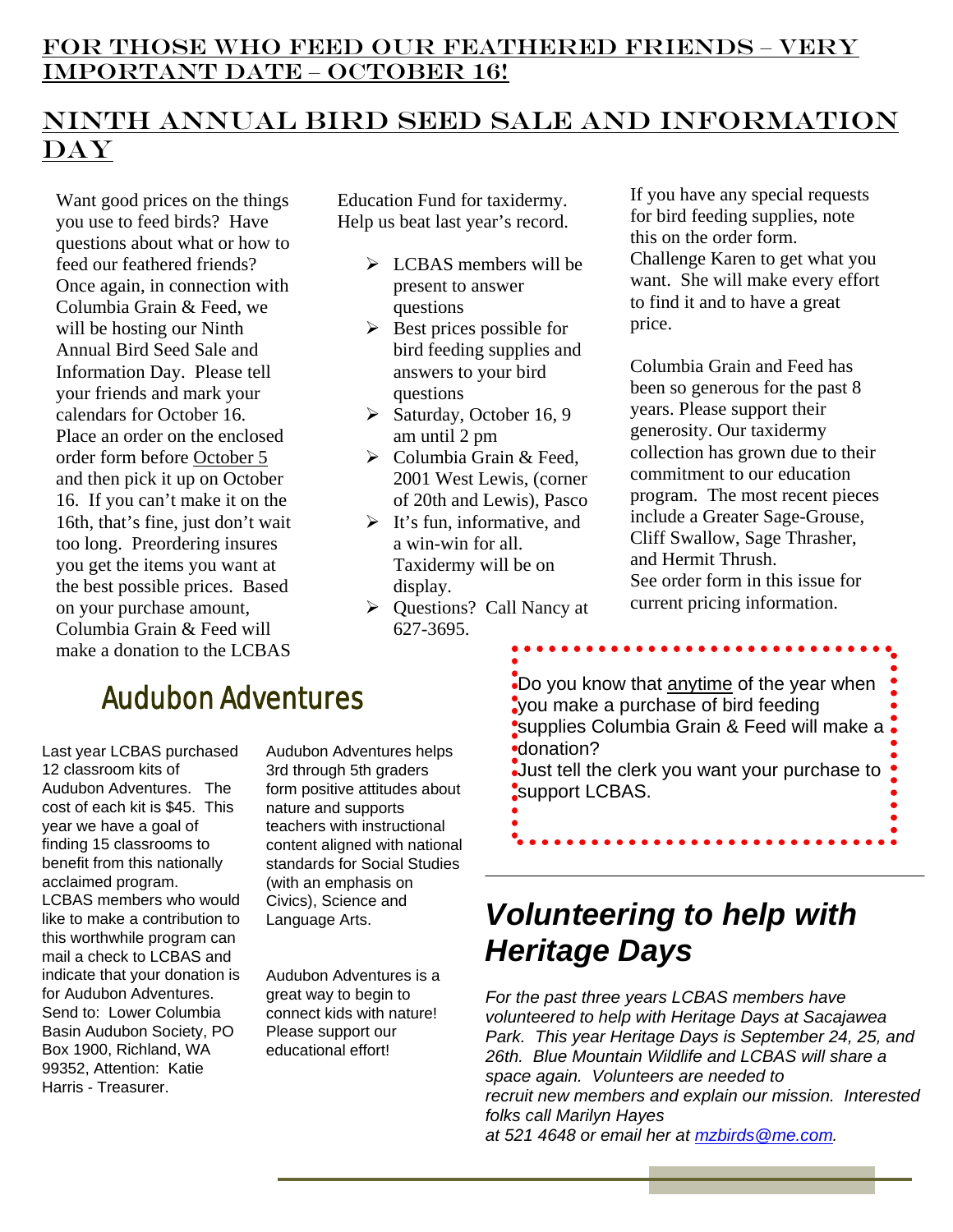#### Bird Sightings – August 2010 **Angela Harding** *- (gela.harding43@gmail.com)*

Hello fellow birders!

adventures. Its August. *" I hope you great summer full of birding and other wonderful fall migrant season and I can't wait to read about what you find.*

*."*

 I hope you have all had a great have all had a summer full of birding and other wonderful adventures. Its fall migrant season and I can't wait to read about what you find. Here is a list of the great birds some of you have reported for

> 1. August  $5<sup>th</sup>$ , 2010. Craig from Benton City. Believes he saw a lesser goldfinch at Lewis and Clark State Park by Dayton. Also saw young yellow warblers, a young marsh wren, and young wood peewees. Johnson Park, Saturday August 7<sup>th</sup>. Saw several well-worn lazuli buntings, 3 Downey woodpeckers, catbird, Wilson's warbler, and quite a few other species.

2. August  $11^{th}$ , 2010. Tony Greager. Spotted a family group of 4 Short-eared Owls along Cemetery Road just south of Benton City.

3. August  $13<sup>th</sup>$ , 2010. Tom M. The quarry on the Pasco-Kahlotus Highway about 2 or 3 miles from Hwy 12 near Pasco. Both Yellowlegs a Solitary Sandpiper and a Red-necked Phalarope

4. August 13th, 2010 Nancy L. The Yakima Delta:

3 Long-billed Dowitchers, 17 Killdeer, 1 Western Sandpiper, 1 Semipalmated Sandpiper, 1 Greater and 7 Lesser Yellowlegs, 4 Red-necked Phalaropes, and a Spotted Sandpiper. The day before, some of the same birds plus Least Sandpipers and 4 Black-necked Stilts.

5. August  $14<sup>th</sup>$ , 2010. Nancy L. The quarry on the Pasco-Kahlotus Highway about 2 or 3 miles from Hwy 12 near Pasco. 2 Solitary Sandpipers, 1 Semipalmated Sandpiper, several Killdeer, and 1 Baird's Sandpiper. Mallard, Green-winged Teal, 1 Black-crowned Night-Heron and 2 Great Blue Herons.

6. August  $17<sup>th</sup>$ , 2010. Nancy L. Bateman Island.

1 Wilson's Warbler. 1 Black-headed Grosbeak, at least 10 Yellow Warblers, Eastern Kingbirds, Gray Catbirds, Bewick's Wrens, and BC Chickadees. Western Grebe. The Yakima Delta.:20 Killdeer, Least, Western, and Semipalmated Sandpipers (about 20 total), 3 Baird's Sandpipers, 1 Semipalmated Plover, and 2 Spotted Sandpipers. A fairly high count of 20 Red-necked Phalaropes.

7. August 17<sup>th</sup>, 2010. Ron & Carole Louderback. Rothrock Rd., back side of Rattlesnake Mnt. Spotted and photographed a Black Merlin.

8. August 20<sup>th</sup>, 2010. Nancy L. Paterson Slough (Umatilla NWR near Plymouth WA) 8 Long-billed Dowithcher, 1 juv. Short-billed Dowitcher, 15 Black-necked Stilt, 7 American Avocet, 5 Lesser Yellowlegs, 3 Greater Yellowlegs, 1 Spotted Sandpiper, 6 Killdeer, A peep flock of about 60 birds with Least, Western and Semipalmated Sandpipers, 1 Stilt Sandpiper, 1 Wilson's Snipe, 75 Red-necked Phalarope, 2 Canvasbacks.

9. August 20<sup>th</sup>, 2010. Lisa Hill. W.E. Johnson Park.

Wilson's, MacGaillivray's, and Townsand's Warblers. Warbling Virios, Red-brested Nuthatch, Western Tanager, 25 Bewick's Wrens, 30 Song Sparrows, 15 Gray Catbirds, 7 Yellow-breasted Chats. In her yard next to the park she had 1 Calliope Hummingbird and 4 Black-chinned Hummingbirds.

10. August 21<sup>st</sup>, 2010. Bill & Nancy L. Bateman Island.

12 Yellow (maybe summer breeders still), 15 Orange-crowned, 3 MacGillivray's, 3 Nashville, 1 Yellow-rumped Warbler. 1 Warbling Vireo, 2 Chipping Sparrows, and a Red-breasted Nuthatch. Some Red-necked Phalaropes in among the gulls and Caspian Terns. Some of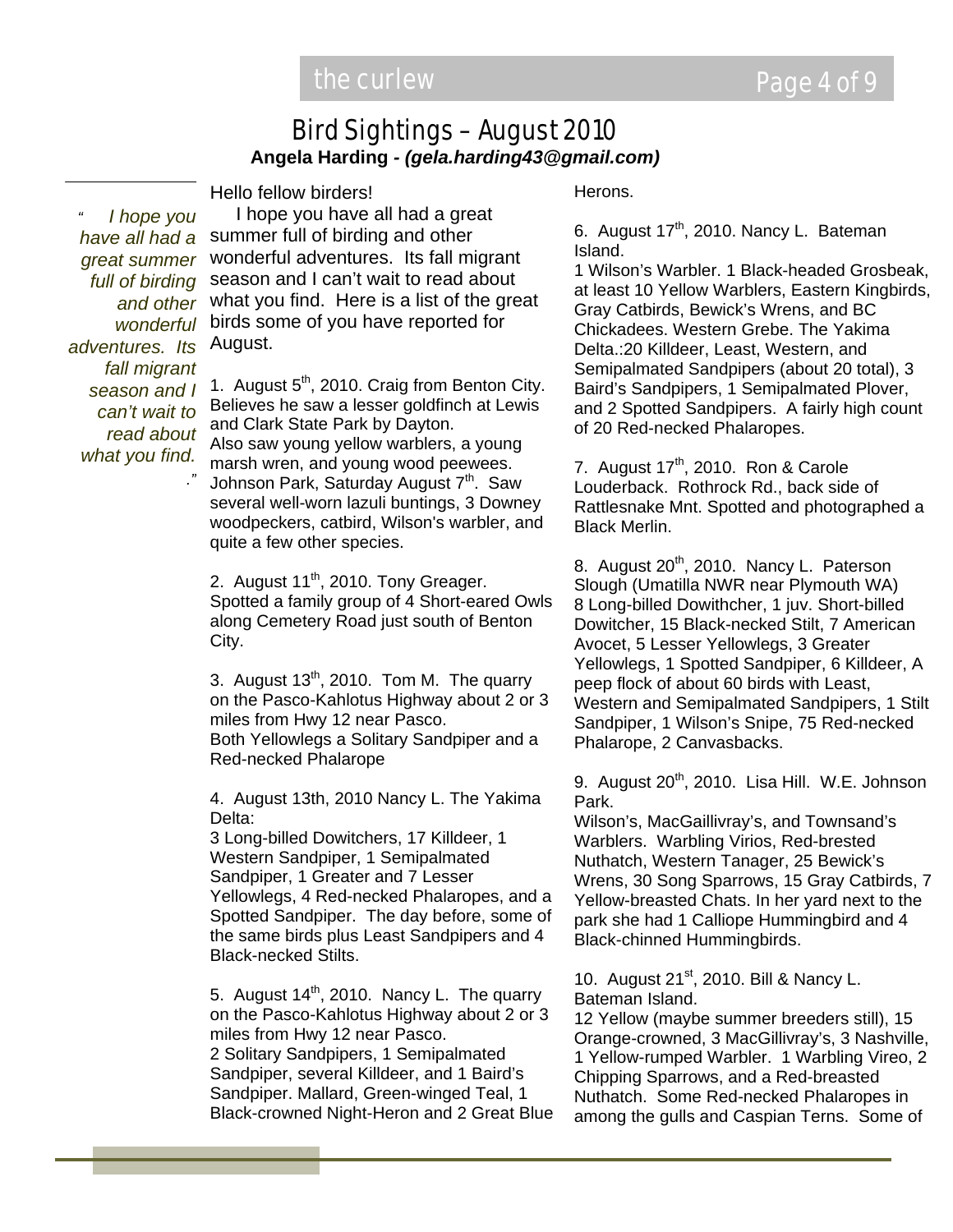## August Bird Sightings continued

the kingbirds have departed as well as the orioles and grosbeaks (only saw 2) but the catbirds were still plentiful.

11. August 21<sup>st</sup>, 2010. Kevin Black. Sacagawea State Park.

8 Northern Pintail, 1 Pied-billed Grebe, 12 American White Pelican, 7 Double-crested Cormorant, 1 Great Blue Heron, 2 Osprey, 1 Spotted Sandpiper, 2 Caspian Tern, 10 Mourning Dove, 1 Downy Woodpecker, 3 Northern Flicker, 2 western Woodpewee, 10 Eastern Kingbird, 2 Warbling Vireo, 1 Redeyed Vireo, Tree, Violet-green, and Barn Swallows, 5 Black-capped Chickadee, 3 Orange-crowned, 2 Nashville, 3 Yellow Warblers, 10 Chipping Sparrows, 10 Song Sparrows, 1 Brown-headed Cowbird, 10 House Finch, 20 American Goldfinch.

12. August  $24<sup>th</sup>$ , 2010. Nancy L. Yakima Delta There was finally some mud for the shorebirds. 50 peep types (Western, Least and very likely a Semipalmated), many Killdeer and 2 Semipalmated Plovers, 1 Pectoral Sandpiper, 8 Red-necked Phalaropes, and a few of both Yellowlegs. 2 Virginia Rails. 2 BC Chickadees, 5 Nashville Warblers, 1 MacGillivray's Warbler, 1 Orange-crowned Warbler, a Warbling Vireo, and a Song Sparrow.

13. August 28<sup>th</sup>, 2010. Nancy L. Chandler Dam. First White-crowned Sparrows. Rotha, Rothrock, and Case Roads on the south slope of Rattlesnake. Sage Thrasher, Sage, Vesper, and Brewer's Sparrows.

14. August 29<sup>th</sup>, 2010. Bill & Nancy L. Yard in Richland, Wa. Wilson's Warbler

## *Renewal Reminder*

For many members, September is renewal month. Please look at your mailing label and renew! Don't miss out on a single issue of the *Curlew.* 

## Olmsted in the Pacific Northwest: Parks, Gardens and Campus Designs

Among the most influential landscape designers in history, the Olmsted Brothers travelled west around the turn of the 20th century to assist with the creation of parks and campuses throughout the Pacific Northwest. Each park, they advised, should reflect its natural surroundings, and be different than parks across town. Olmsted greatly admired the Pacific Northwest's native vegetation and urged public and private clients to retain as much of the underlying shrubbery — and the treescape — as possible. Today, we see the value of preserving native plants in our landscape, but are we a century too late? Or was Olmsted a century too soon? Joan Hockaday is the author of *Greenscapes: Olmsted's Pacific Northwest*, published by Washington State University Press in 2009. Hockaday has explored and written on landscape history elsewhere on the West Coast with her first book *The Gardens of San Francisco*, an exploration of the natural history — including histories of its parks and gardens — of San Francisco. She has given numerous lectures on topics related to her books at the Museum of Arts and Culture in Spokane, the Seattle Public Library and the Rainier Club, among others.

For more information contact: Kathy Criddle, kcriddle@midcolumbialibraries.org

Join LCBAS for cookies and refreshments at the Kennewick Library during this wonderful Humanities Washington and Community Lecture Series Program. **Thursday, October 21 7PM Kennewick Library 1620 S Union St**

## **Check out our website: http://www.lcbas.org**

**President Robin Priddy..….** *E-mail:grania0358@aol.com* 

**Vice President Austin Ray Johnson**

**Secretary Debbie Berkowitz.***E-mail: cdandrb@charter.net*

**Treasurer Katie Harris……***E-mail: kharris3b@charter.net*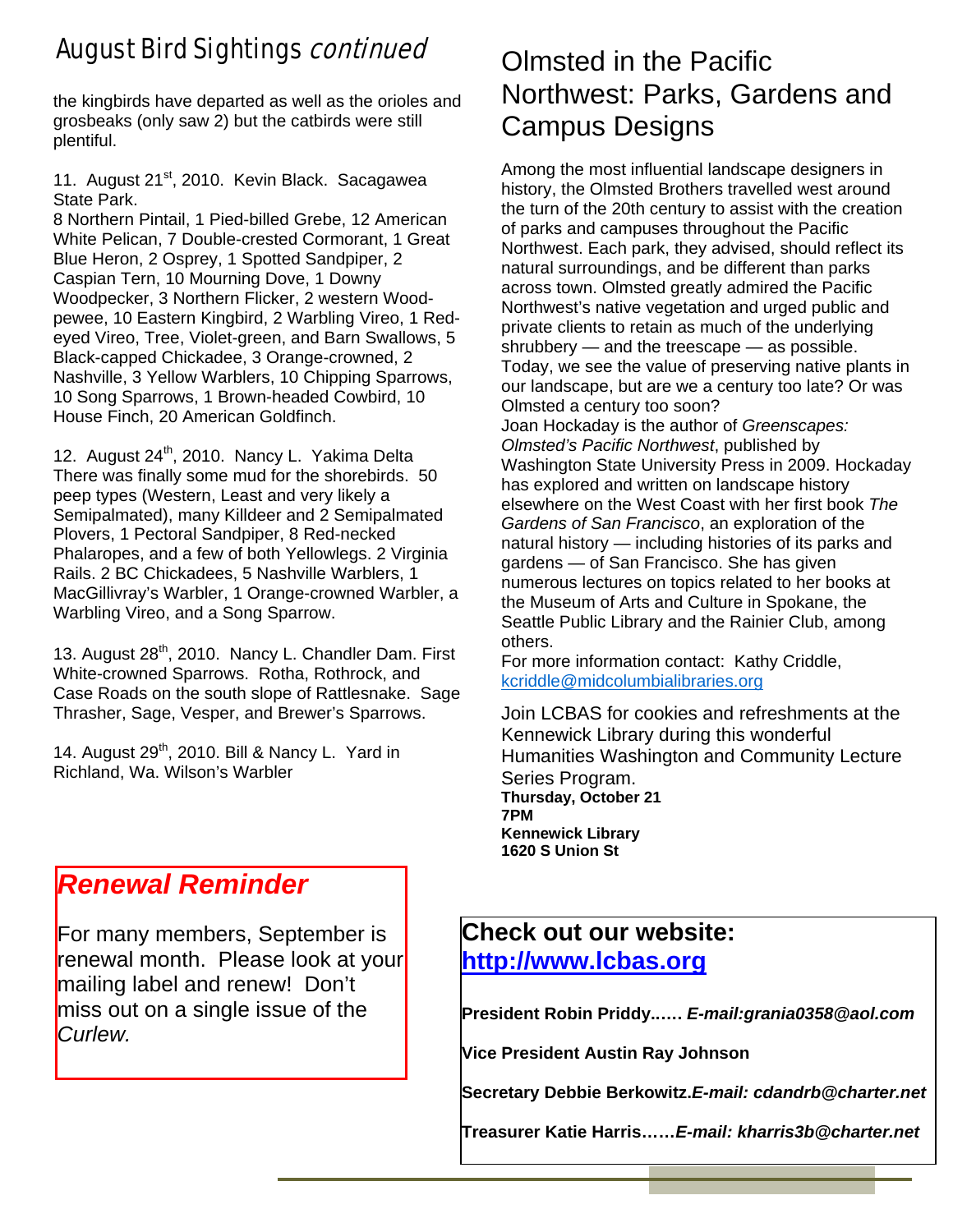## **Conservation Notes:**

*with Rick Leaumont*

I hope everyone had a wonderful summer and you were able to spend sometime in the field birding and maybe even adding a bird or two to your life list.

Thank Heaven the British Petroleum (BP) gulf oil leak has finally been successfully plugged. Only time will tell how much damage was done and how long it will take for the gulf to repair itself. I say "repair itself" because the leak was too massive for mere humans to ever completely repair or contain. We must press Congress and the administration to ensure adequate safety measures are in place and a system of rigid inspection and regulation are implemented to guarantee everything humanly possible is done to prevent another disastrous leak.

During the months ahead we will be monitoring any efforts to revive the Black Rock and Lower Crab Creek reservoir projects. We will be watching land use decisions at Hanford to insure wildlife habitat is protected and any DOE lands declared excess are first offered to the US Fish and Wildlife Service for inclusion in the Hanford Reach National Monument.

The proposed Hanford Reach Interpretive Center is slowing moving forward with efforts to secure approval for locating the Center in Columbia Park West. Hopefully the Section 106 Archeological Survey process will soon be completed. If the location passes this survey process the prospects are good for final approval of the site.



## **President's Message**

*from Robin Priddy* 

As there is a tradition of a message from the president in the Curlew, I'll do my best to continue. I appreciate the opportunity to serve as president, it's been an interesting journey to begin to understand all that goes on within LCBAS; and I know there's still much for me to learn. It's been great to get to know people through bird walks, banding, and learning; I have enjoyed the opportunities to learn so much and how generously everyone shares. I'm looking forward to the year learning and spending time with people, and playing my part in supporting our work to see, share and save the beauty around us.

Thanks, Robin President, Lower Columbia Basin Audubon 2010-2011

## **Editor's Note: Hello**

members and friends of Lower Columbia Basin Audubon! I hope you enjoy reading "The Curlew" and invite anyone who is interested to submit articles and material for future issues. The Local newsletter likes to focus on local events, travel, bird sightings and local conservation issues. I also like to include articles of interest to our readers. Please feel free to send anything that you think other members might find interesting or of concern! My contact is

#### heidi\_newsome@yahoo.com

The articles are generally requested by the 2 nd Sunday of each month. Thanks so much in advance for your contributions that keep the newsletter interesting and informative!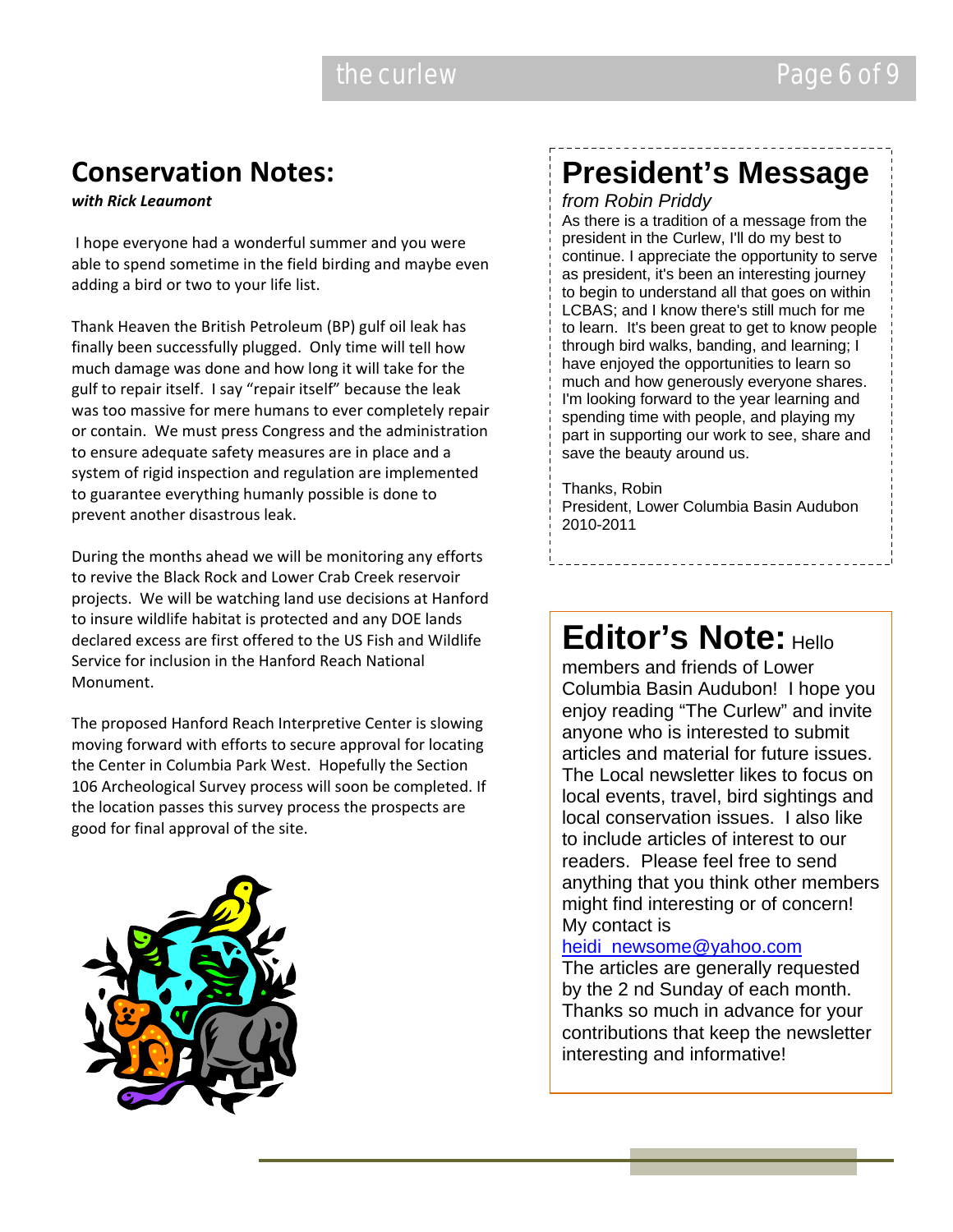## **World's Rarest Wild Macaw to Benefit From Land Purchase for Conservation**

*From American Bird Conservancy* 

(Washington, D.C., September 1, 2010) Habitat vital to the world's rarest and most endangered Macaw surviving in the wild, the Blue-throated Macaw, has been purchased in a joint effort by three leading conservation groups -- American Bird Conservancy, Asociación Armonía Bolivia and World Land Trust, US. Over 2,800 acres of savanna and rainforest in northwestern Bolivia will now be protected as part of the existing Barba Azul Nature Preserve – creating a total protected area of 11,555 acres.

"Only about 350 Blue-throated Macaws, including as few as 50 breeding pairs, are believed to exist in the wild, so expanding the reserve was vitally important to preservation efforts for this bird," said George Fenwick, President of American Bird Conservancy, the leading bird conservation organization in the United States.

The Blue-throated Macaw is found only in one place on Earth: the Beni Savannas of Bolivia. It is listed as Critically Endangered by the IUCN (International Union for the Conservation of Nature), due to habitat loss and poaching for the wild bird trade. The complex system of grasslands, marshes, and forests that makes up the Beni is largely in the hands of cattle ranchers. Every year, large swaths of land are lost to intentional burning for pastureland.

The Barba Azul Nature Reserve is now being managed by Asociación Armonía Bolivia. "Barba Azul" means "Blue Beard" in Spanish, and is the colloquial name for this beautiful Bolivian endemic bird. Additionally, the preserve protects several other threatened bird species and provides habitat for large mammals such as jaguars, peccaries, pumas, giant anteaters, pampas deer, black caiman and maned wolves.

### **U.S. Fish and Wildlife Service Announces Expanded Reporting for Birds Captured and Collected During Deepwater Horizon Response**

**-***press release U.S. Fish and Wildlife Service*  WASHINGTON -- Based on a rigorous review by a team of U.S. Fish and Wildlife Service biologists of previously released preliminary data, the Service has compiled an expanded report of the birds rescued and collected during the response to the Deepwater Horizon oil spill. This report, which will be provided regularly moving forward, outlines a species-by-species breakdown and maps of where the birds were collected, Assistant Secretary of the Interior for Fish and Wildlife and Parks Tom Strickland announced today.

"These new detailed reports will give us a better initial picture of the effects to migratory bird populations from the Deepwater Horizon spill, help guide our efforts to restore these populations and help ensure that those responsible will be held accountable for the full impacts of the spill," Strickland said.

The initial report released by the Fish and Wildlife Service today showed that as of September 14, 2010, a total of 3,634 dead birds and 1,042 live birds have been found in areas affected by the Deepwater Horizon spill. These numbers are subject to verification and cannot be considered final. Of the dead birds, the largest numbers are laughing gulls, followed by brown pelicans and northern gannets.

These numbers will be updated as the team of biologists continues the verification process which can take several weeks. Until the response to this environmental disaster is complete and birds are no longer being captured alive or collected dead, any numbers regarding birds must be considered preliminary.

More information located at http://www.fws.gov/home/dhoilsp ill/collectionreports.html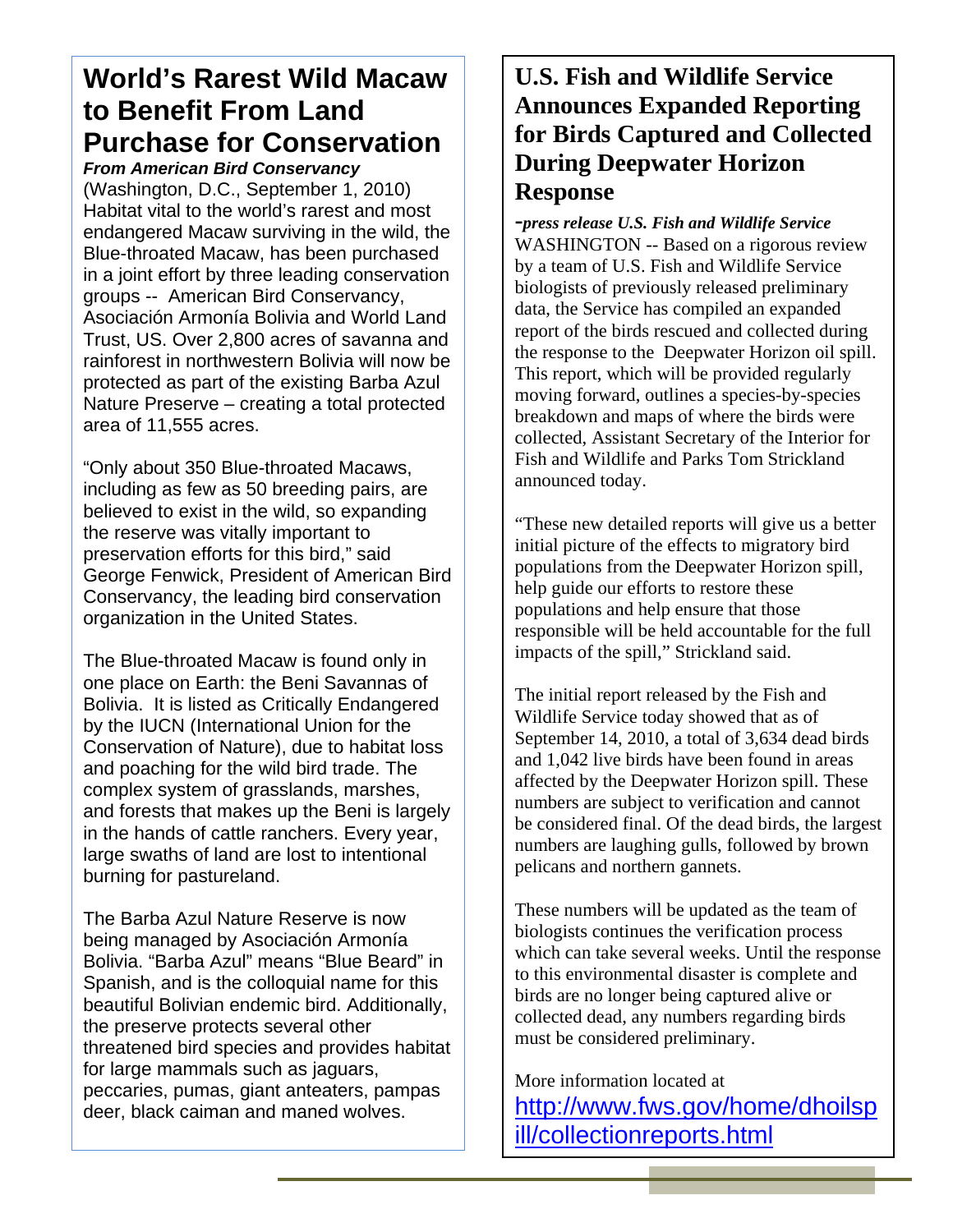## Ninth Annual Seed Sale & Bird Information Fair - October 16 (more details on Page 3)

Once again, Columbia Grain & Feed will make a donation to LCBAS based on bird feeding supply purchases.

**Who**: Anyone who feeds birds or wants to know more about our local birds

**What:** Displays, Good Prices, Answers to Questions

**When:** October 16, 2010, 9 am to 2 pm

**Where:** Columbia Grain & Feed, 2001 W Lewis St, Pasco

**Why:** FUN, Information, Benefits education programs, Good deals

**Questions:** Call Nancy at 627-3695

By preordering by October 5, Columbia Grain & Feed can get the amounts and varieties that customers want. Don't be disappointed. If you are not available on October 16, please PREPAY your order and enclose a note letting Columbia Grain & Feed know when you expect to pick up your order. Remember; WHENEVER you buy bird feeding supplies at Columbia Grain & Feed tell the clerk that you want your purchase to count toward the donation to Audubon!

#### **Lower Columbia Basin Audubon – Columbia Grain and Feed Seed Order Form**

**RETURN ORDER FORMS AND PAYMENT TO: Columbia Grain and Feed, 2001 W Lewis Street, Pasco, 99301** BY October 5, 2010

| Size Product<br>50# Black Oil Sunflower Seed \$16.49 ______ ______ 20# Healthy Hearts Sunflower | <b>Price</b> Quantity Total Size Product |  |  |                                                                                                                                                                                                                                      |  | Price Quantity Total |  |
|-------------------------------------------------------------------------------------------------|------------------------------------------|--|--|--------------------------------------------------------------------------------------------------------------------------------------------------------------------------------------------------------------------------------------|--|----------------------|--|
| 50# Healthy Hearts Sunflower \$41.95 ______ _____ 10# Nyger Thistle                             |                                          |  |  |                                                                                                                                                                                                                                      |  |                      |  |
| 50# Nyger Thistle<br>50# White Millet                                                           |                                          |  |  | \$38.95 _____ ______ 20# Finches Feast<br>(Thistle & sunflower hearts) fits in thistle feeders)<br>\$10.29 _____ _____ 20# Shell Free Fiesta                                                                                         |  |                      |  |
| 50# Regional Recipe<br>(cracked corn, black oil sunflower, white millet mix)                    |                                          |  |  | \$14.69 ______ _____ 25# Regional Recipe                                                                                                                                                                                             |  |                      |  |
| 50# Cracked Corn                                                                                |                                          |  |  | \$9.99 _____ _____ 25# Squirrel Chow Select                                                                                                                                                                                          |  |                      |  |
| 50# Bird Lover's Blend                                                                          |                                          |  |  | \$14.99 ______ _____ 25# Peanuts in Shell                                                                                                                                                                                            |  |                      |  |
| 50# Primo Wild Bird                                                                             |                                          |  |  | \$14.99 ______ _____ 25# Primo Wild Bird                                                                                                                                                                                             |  |                      |  |
|                                                                                                 |                                          |  |  | Subtotal ______________ Tax 8.3%____________Grand Total_________________________                                                                                                                                                     |  |                      |  |
|                                                                                                 |                                          |  |  |                                                                                                                                                                                                                                      |  |                      |  |
|                                                                                                 |                                          |  |  |                                                                                                                                                                                                                                      |  |                      |  |
| Payment can be made by check or credit card (Visa, MC, Am. Express, Discover).                  |                                          |  |  |                                                                                                                                                                                                                                      |  |                      |  |
|                                                                                                 |                                          |  |  |                                                                                                                                                                                                                                      |  |                      |  |
|                                                                                                 |                                          |  |  | Signature <b>Second Contract Contract Contract Contract Contract Contract Contract Contract Contract Contract Contract Contract Contract Contract Contract Contract Contract Contract Contract Contract Contract Contract Contra</b> |  |                      |  |